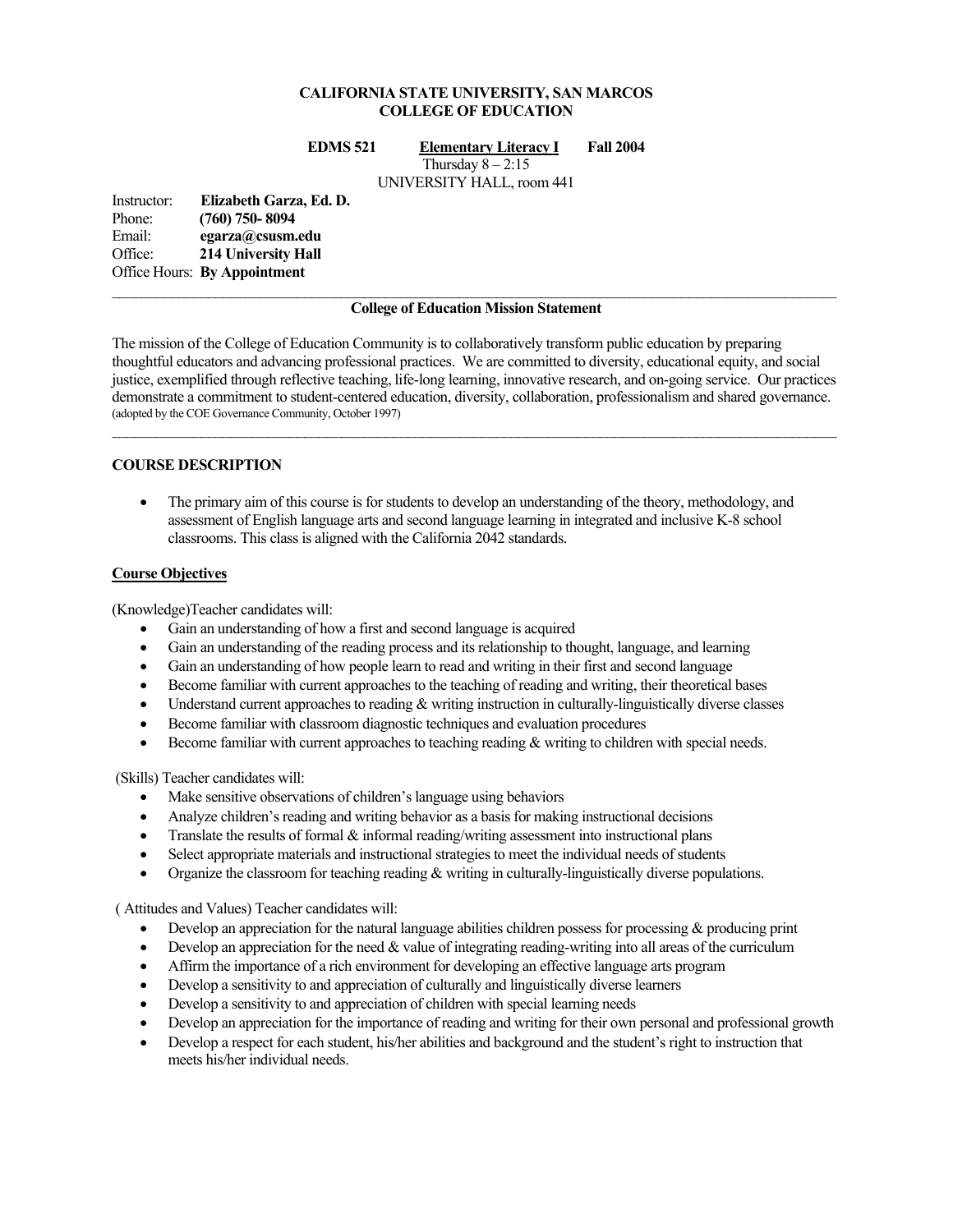#### **GENERAL CONSIDERATIONS**

NOTE: I RESERVE THE RIGHT TO CHANGE, ADD TO, OR DELETE ANY MATERIAL OR ASSIGNMENT FROM THE COURSE.

#### **Authorization to Teach English Learners**

This credential program has been specifically designed to prepare teachers for the diversity of languages often encountered in California public school classrooms. The authorization to teach English learners is met through the infusion of content and experiences within the credential program, as well as additional coursework. Students successfully completing this program receive a credential with authorization to teach English learners.(approved by CCTC in SB 2042 Program Standards, August 02)

#### **Students with Disabilities Requiring Reasonable Accommodations**

Students are approved for services through the Disabled Student Services Office (DSS). This office is located in Craven Hall5205, and can be contacted by phone at (760) 750-4905, or TTY (760) 750-4909. Students authorized by DSS to receive reasonable accommodations should meet with their instructor during office hours or, in order to ensure confidentiality, in a more private setting.

#### **College of Education Attendance Policy**

All students are expected to attend all classes and participate actively. At a minimum, students must attend more than 80 % of class time to receive a passing grade for the course. Should the student have extenuating circumstances, s/he should contact the instructor as soon as possible. (adopted by the COE Governance Community, 12/97)

#### **Standards Alignment**

Standard 3- Relationship Between Theory and Practice Standard 4- Pedagogical Thought and Reflective Practice Standard 5- Equity, Diversity, & Access to the Core Curriculum Standard 7- Equity, Preparation to Teach Reading Language Arts

### **Teacher Performance Expectations (TPE) Competencies**

This course is designed to help teachers seeking the Multiple Subjects Credential to develop the skills, knowledge, and attitudes necessary to assist schools and districts in implementing effective programs for all students. The successful candidate will be able to merge theory and practice in order to realize a comprehensive and extensive educational program for all students. The following TPE's are addressed in this course:

### **Teacher Performance Expectations (TPE) Competencies**

This course is designed to help teachers seeking the Multiple Subjects Credential to develop the skills, knowledge, and attitudes necessary to assist schools and districts in implementing effective programs for all students. The successful candidate will be able to merge theory and practice in order to realize a comprehensive and extensive educational program for all students. The following TPE's are addressed in this course:

TPE 1a- Subject Specific Pedagogical Skills for MS Teaching TPE 4- Making Content Accessible

### **Task Stream, TPE's, and Assignments**

#### TPE Reflective Writing for Task Stream:

This course requires that you address the TPE's listed above for you Task Stream Electronic Portfolio. You will address these TPE's by completing course assignments. Completion of the course assignments will include that you have submitted them in the appropriate format to your electronic portfolio. Assessment of your TPE's is directly related to the assessment of your course assignments. You will write summary reflections to be submitted, responded to, and archived via Task Stream.

http://lynx.csusm.edu/coe/eportfolio/index.asp This will take you to the CSUSM COE website where you can get help with how to create your electronic portfolio and information on the required elements.

http://www.taskstream.com This is the Task Stream home page where you will register for Task Stream and return to when working on your electronic portfolio.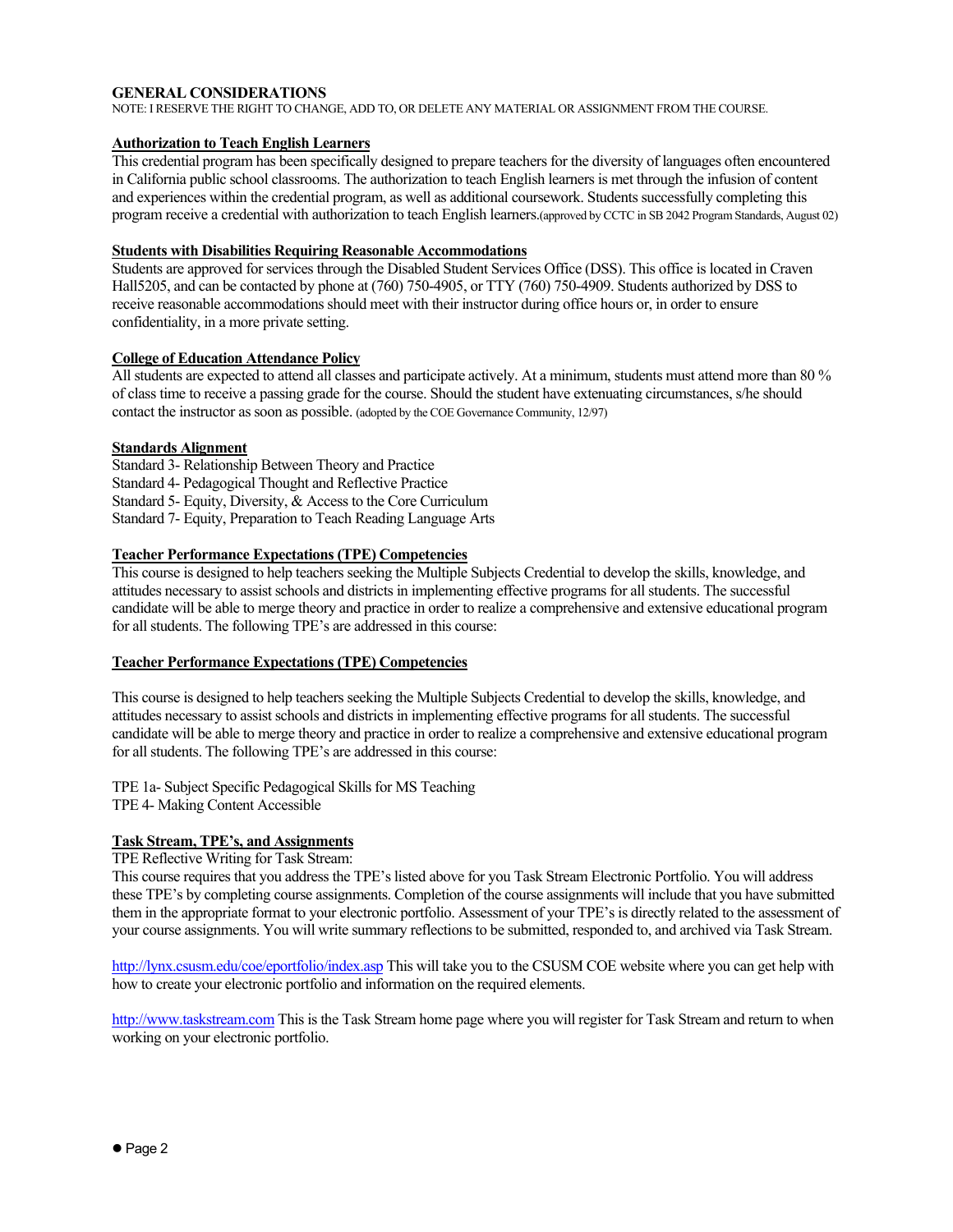#### **COURSE REQUIREMENTS**

#### **Required Texts (ALL are required)**

**Gibbons, P. (1993).** Learning to learn in a second language. Portsmouth, NH: Heinemann.

**Johns, J. (2000).** Basic Reading Inventory: Pre-primer through grade twelve and early literacy assessments. Dubuque, Iowa: Kendall-Hunt

**Tompkins, G. E. (2001).** Literacy for the 21<sup>st</sup> Century: A Balanced Approach, 3<sup>rd</sup> Edition. Prentice Hall **Zarrillo, J. J. (2002).** Ready for RICA: A test preparation guide for California's Reading Instruction Competence Assessment. Merril Prentice Hall

(Please note that the Zarrillo is packaged with Tompkins when you buy a new – not used- edition of Tompkins.)

#### **Grading Policy**

All students are expected to participate in class activities and demonstrate reflective learning. It is important that students are well prepared for course sessions by completing the readings and assignments scheduled before the class meeting. Unless otherwise negotiated with the instructor, all assignments are to be handed in on the due date. **Assignments not handed in on due date will lose 10 % of earned credit per day.** Assignments should be typed and double-spaced. The following grading scale will be used:

| $A(96-100)$   | $B+ (87-89)$  | $C+ (77-79)$  | $D+(67-69)$  |
|---------------|---------------|---------------|--------------|
| $A - (90-95)$ | B (83-86)     | C $(73-76)$   | D $(63-67)$  |
|               | $B - (80-82)$ | $C - (70-72)$ | D- $(60-62)$ |

- Field Experience Observations 35 points Reading Strategy Lesson Plan 35 points
- Primary Case Study 30 points

## **ASSIGNMENTS:**

#### **Field Experience Observations** (TPE 1a) (35 pts)

When you are observing/participating in classrooms **BEFORE** you begin student teaching, please look for and write down your observations of lessons related to the RICA content areas taught in this course. (see list below) Jot down brief notes about the kinds of activities teachers and students are engaged in and your own reactions. *Be sure to write observations* of the teacher in the "activity" section and reserve your judgments for the "reflective notes" section.

For each observation topic, please be sure to include: Topic, Date/time, Place (school/grade/classrooms), Activity, Reflective notes. Please use the form provided on page 5 of the syllabus.

- Content Area 3: Phonemic Awareness
- Content Area 4: Concepts About Print
- Content Area 5: Phonics Instruction
- Content Area 6: Spelling Instruction
- Content Area 7: Reading Comprehension-Narrative
- Content Area 11: Supporting Reading through Oral and Written Language Development
- Content Area 12: Vocabulary Development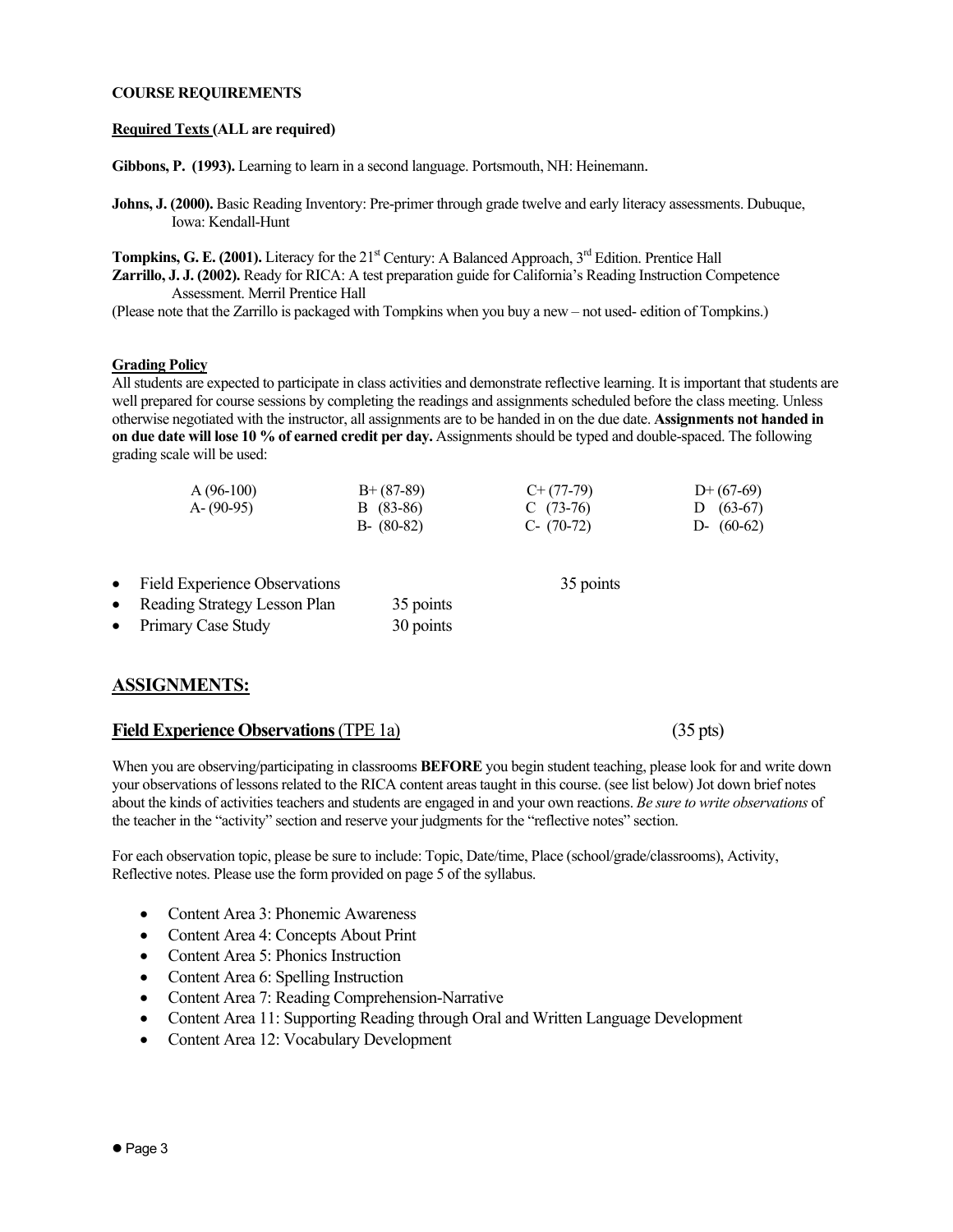Example of a Field Experience Observation:

**Topic**: Phonics Instruction

**Date/Time** 9/7/98 9:00-10:00

Place (school/grade/classrooms) Discovery Elementary, Monolingual 1<sup>st</sup> grade

**Activity**: Teacher taught "B"sound using alphabet cards and the pocket chart. Students wrote words beginning with B then illustrated the following-bird, ball, balloon, and boat.

**Reflective Notes:** The teacher effectively taught so as to include all students. She did a good job accommodating for second language learners by using some words that were close cognates (ball-bola) to help the students make connections. I noticed that one of the children who had trouble focusing was seated next to the teacher. She was selected children to participate in order to ensure that the students did not get out of hand. I would modify this lesson in order to help English learners by using some cognates in Spanish and showing the students how beginning sounds work in their language.

Please do one observation sheet for each of these areas of the RICA Notebook using the form provided.

## **TPE Reflection Information**

Please read TPE 1A and write a reflection that elaborates on your learning and mastery of this TPE. The reflection should be at least 2 paragraphs in length and include evidence that you have a grasp of Subject-Specific Pedagogical Skill for MST in the area of teaching Reading-Language Arts. In order for the assignment to be complete, students must post their observation sheets and reflections it to their Task Stream Account after it is returned with the comment: **Ready to Post**  *TPE 1A: Subject-Specific Pedagogical Skills for Multiple Subject Teaching Assignments* 

## *Teaching Reading-Language Arts in a Multiple Subject Assignment*

Candidates for a Multiple Subject Teaching Credential demonstrate the ability to teach the state-adopted academic content standards for students in English-Language Arts (K-8). They understand how to deliver a comprehensive program of systematic instruction in word analysis, fluency, and systematic vocabulary development; reading comprehension; literary response and analysis; writing strategies and applications; written and oral English Language conventions; and listening and speaking strategies and applications. They know how to strategically plan and schedule instruction to ensure that students meet or exceed the standards. Candidates create a classroom environment where students learn to read and write, comprehend and compose, appreciate and analyze, and perform and enjoy the language arts. They understand how to make language (e.g., vocabulary, forms, uses) comprehensible to students and the need for students to master foundational skills as a gateway to using all forms of language as tools for thinking, learning, and communicating. They understand how to use instructional materials that include a range of textual, functional and recreational texts and how to teach high quality literature and expository text. They understand that the advanced skills of comprehending narrative and informational texts and literary response and analysis, and the creation of eloquent prose, all depend on a foundation of solid vocabulary, decoding, and word-recognition skills.

Candidates teach students how to use visual structures such as graphic organizers or outlines to comprehend or produce text, how to comprehend or produce narrative, expository, persuasive and descriptive texts, how to comprehend or produce the complexity of writing forms, purposes, and organizational patterns, and how to have a command of written and oral English-language conventions. They know how to determine the skill level of students through the use of meaningful indicators of reading and language arts proficiency prior to instruction, how to determine whether students are making adequate progress on skills and concepts taught directly, and how to determine the effectiveness of instruction and students' proficiency after instruction.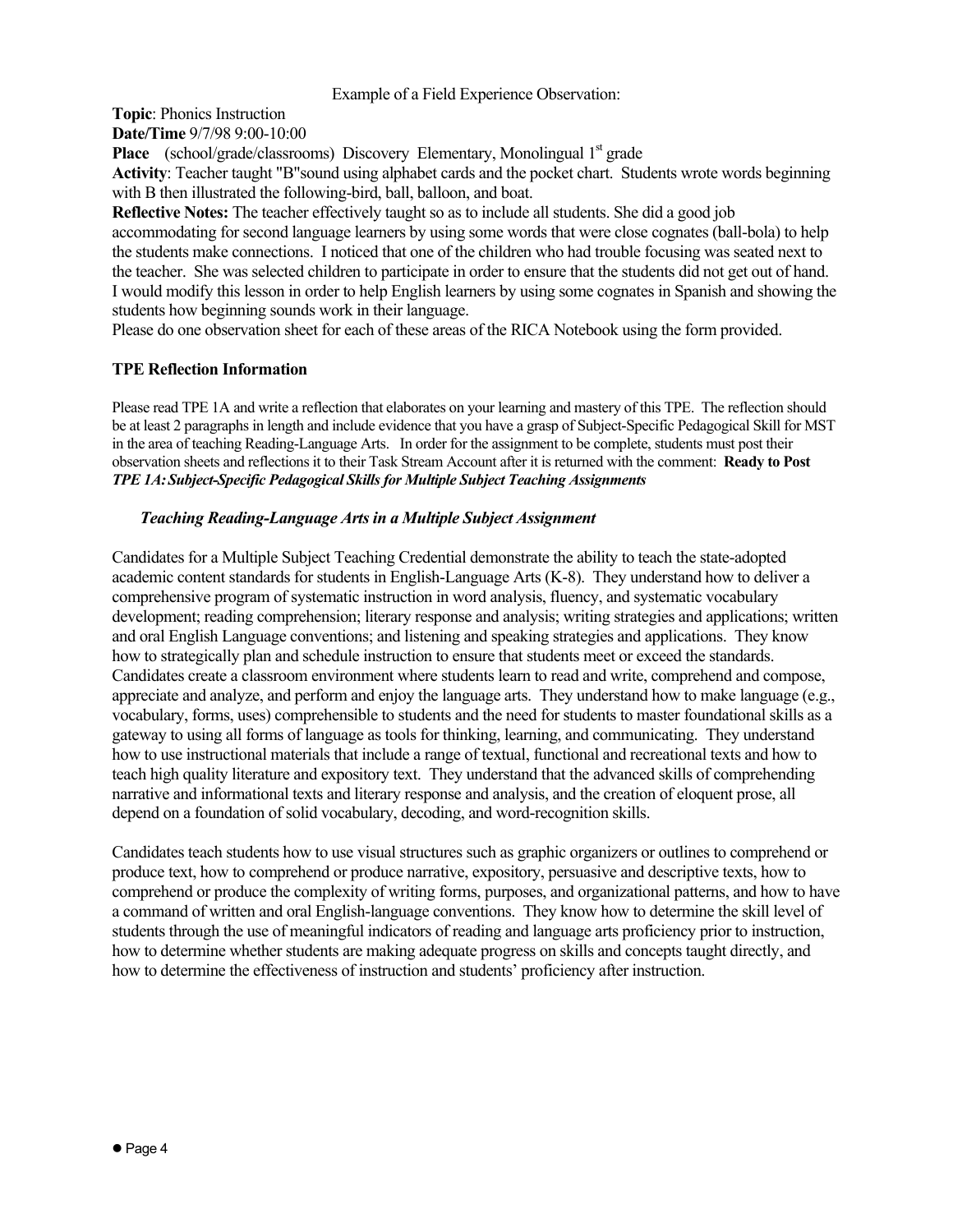## **Field Experience Observation Form**

| <b>Topic</b>                    |                                   |
|---------------------------------|-----------------------------------|
| Date/Time                       |                                   |
| Place (school/grade/classrooms) |                                   |
| <b>Activity</b>                 | <b>Reflective Notes to Myself</b> |
|                                 | The Teacher:                      |
|                                 |                                   |
|                                 |                                   |
|                                 |                                   |
|                                 |                                   |
|                                 | I noticed:                        |
|                                 |                                   |
|                                 |                                   |
|                                 | I would modify:                   |
|                                 |                                   |
|                                 |                                   |
|                                 |                                   |
|                                 |                                   |
|                                 |                                   |
|                                 |                                   |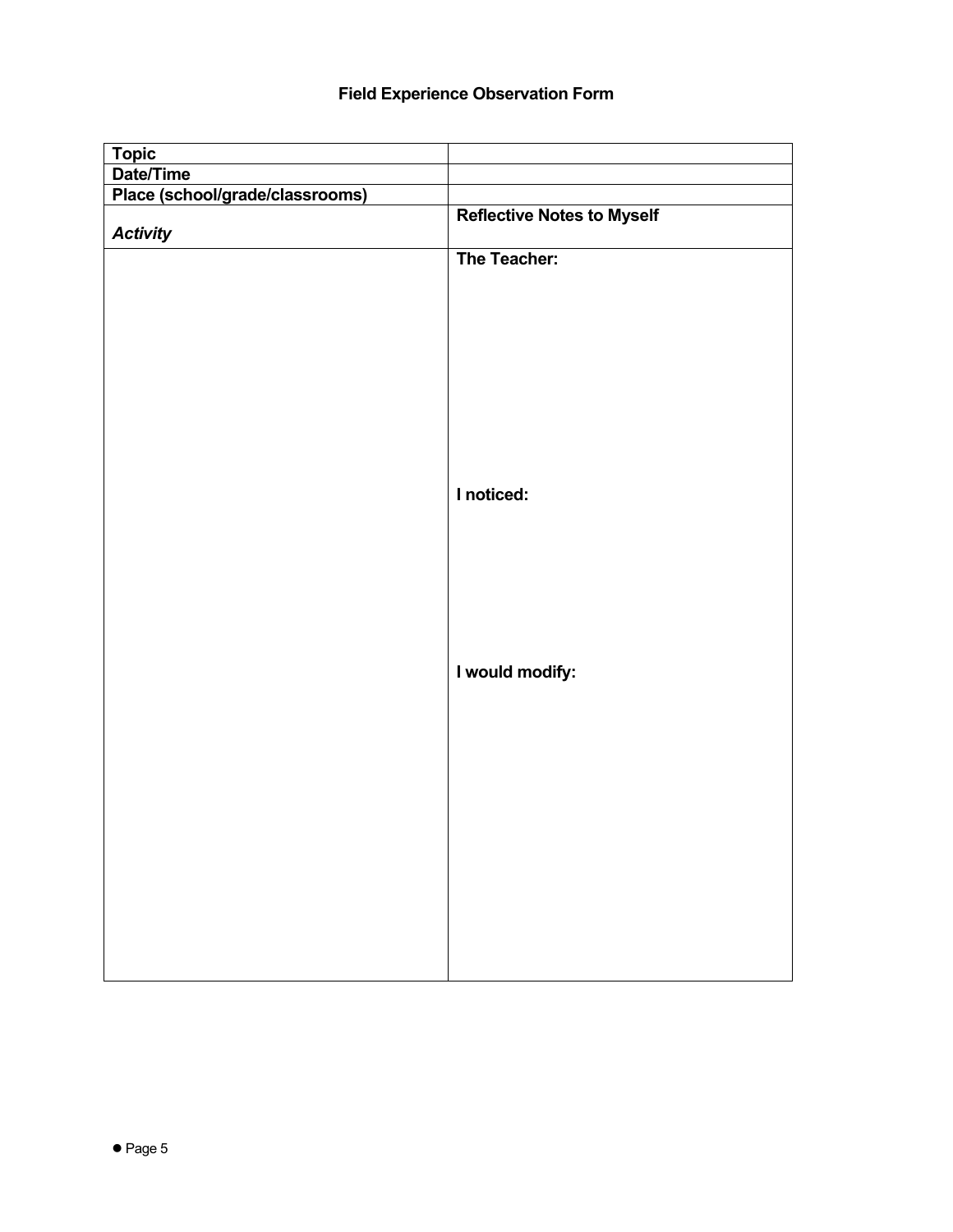## **Reading Strategy Lesson Plan (TPE 4) (35 pts)**

You will write, and share in small groups one **READING STRATEGY** lesson plan. (note: You must clearly comprehend strategies readers use in order to write an effective lesson.) Please be advised that in order to obtain full credit you will have to revise your lesson plan. Make your lesson active, interesting, and meaningful. *Important*: Your lesson must address the needs of mainstream students, as well as make provisions for second language learners, students presenting difficulty, and accelerated students. Choose a writing standard for your grade level to guide your objectives.

### **TPE Reflection Information**

Please read TPE 4 and write a reflection that elaborates on your learning and mastery of this TPE. The reflection should be at least 2 paragraphs in length and include evidence that you have a grasp of masking content accessible for all students. In order for the assignment to be complete, students must post their lesson plan and reflections it Task Stream Account after it is returned with the comment: **Ready to Post**

## *TPE 4: Making Content Accessible*

Candidates for Teaching Credentials incorporate specific strategies, teaching/instructional activities, procedures and experiences that address state-adopted academic content standards for students in order to provide a balanced and comprehensive curriculum. They use instructional materials to reinforce state-adopted academic content standards for students and they prioritize and sequence essential skills and strategies in a logical, coherent manner relative to students' current level of achievement. They vary instructional strategies according to purpose and lesson content. To meet student academic learning needs, candidates explain content clearly and reinforce content in multiple ways, such as the use of written and oral presentation, manipulatives, physical models, visual and performing arts, diagrams, non-verbal communication, and computer technology. They provide opportunities and adequate time for students to practice and apply what they have learned. They distinguish between conversational and academic language, and develop student skills in using and understanding academic language. They teach students strategies to read and comprehend a variety of texts and a variety of information sources, in the subject(s) taught. They model active listening in the classroom. Candidates encourage student creativity and imagination. They motivate students and encourage student effort. When students do not understand content, they take additional steps to foster access and comprehension for all learners. Candidates balance instruction by adjusting lesson designs relative to students' current level of achievement.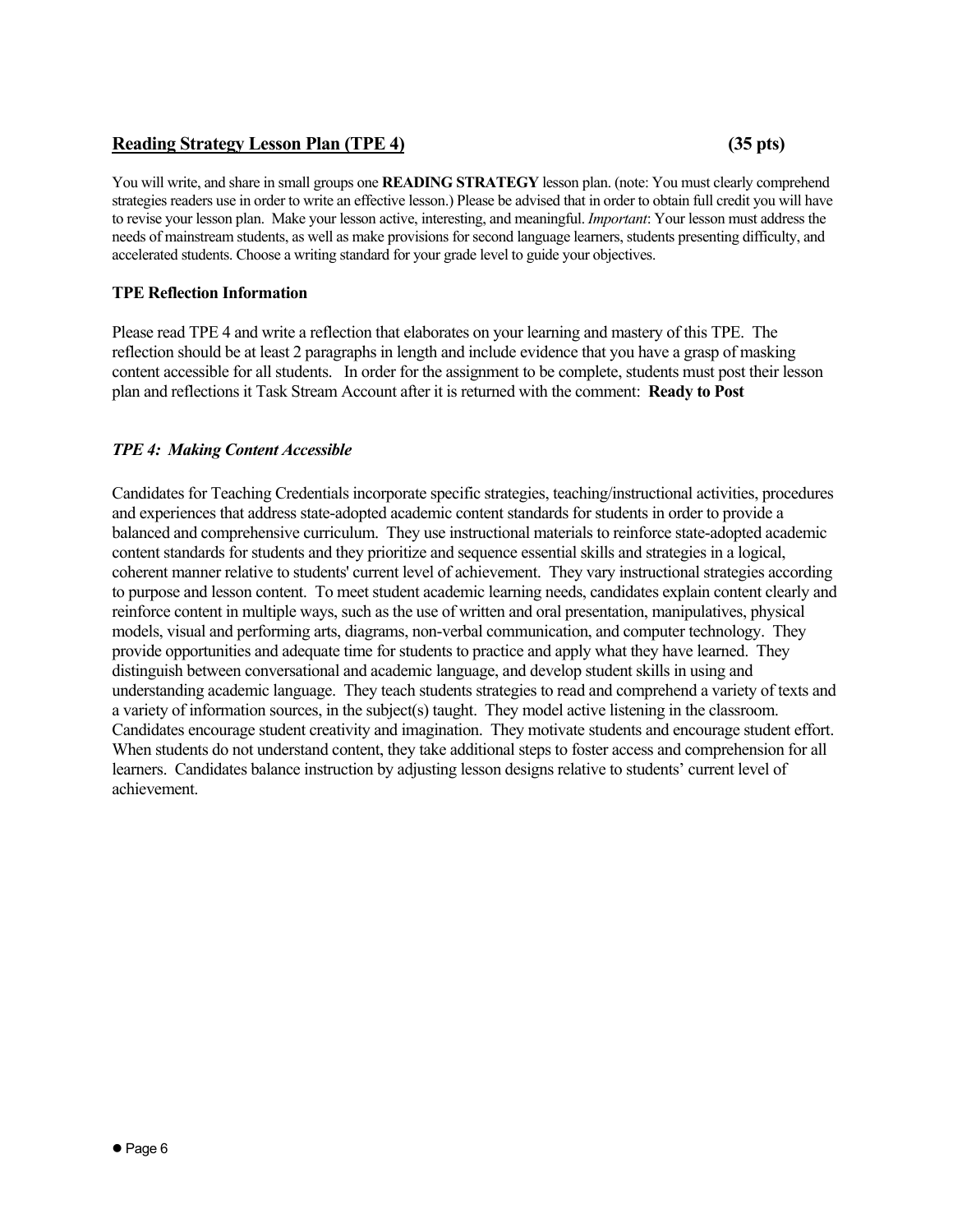## **Primary Mini Case Study**  (30 pts) (30 pts)

**Assess**: Choose a child between the ages of 3.5 – 6 who is **not reading yet.** Use the John's Appendix A: Early Literacy Assessment to conduct the following assessments of the child's emergent reading behavior:

- Alphabet Knowledge Letter Identification (Johns 390, 391, 424)
- Wordless Picture Reading (Johns 409-410, 428)
- Literacy Knowledge Concepts About Print (Johns 393, 395, New Shoes, 426 427, Tompkins p. 75)
- Phoneme Segmentation (Johns 416, 433)

**Analyze**: Look at the information that you have gathered and develop **a profile** of the child as an emergent reader and **a qualitative analysis** of early literacy by using the data to complete the forms in John's p 422 and 423.

**Apply**: Apply your analysis of the child's early literacy behaviors to reading instruction. You may use the RICA data grid to help you with this process. Write a well developed paragraph(s) describing the child's areas of strength, make sure that you use data to support your statements. Write a well developed paragraph(s) describing the child's areas of need, making sure that you use data to support your statements. Write a well developed paragraph(s) which both describes what area of need you would focus on first and explains why you would start your instruction there. Write another well developed paragraph(s) which describes what you would do as a teacher to help him/her in this area and why you think that instructional strategy/approach/activity will help the child progress. (Remember, the instructional strategy should take advantage of the child's strengths).

**Reflect**: Think again about the process of assessing the child. What did you learn from this process?

### **RICA Resource Notebook--Part 1 (Class Assignment)**

Each of you will develop a Reading/Language Arts Resource Notebook that will be used to inform your teaching. The Resource Notebook has two main objectives. First, is to demonstrate your learning and understanding of the reading and language arts. Second is to start building a resource for your own learning. Be creative and thoughtful in the compilation of the notebook—it will be a demonstration that you are ready to teach the language arts to a diverse student population.

The Notebook will be organized around the 13 RICA Content Areas. Each section of the notebook should contain the following:

- A RICA analysis sheet including: (a) what this content area(s) is about (Put it in your own words  $-2$  to 4 sentences), (b) 2 ways of assessing this content area (include rationale); and (c) 1 way of teaching it (description and accommodations). Describe the teaching strategy and explain how it supports reading, writing and/or language arts development.
- A lesson observation form (except for section 1)

For the first semester you will need to complete the following content areas:

- Content Area 2: Organizing for Literacy Instruction
- Content Area 3: Phonemic Awareness
- Content Area 4: Concepts About Print
- Content Area 5: Phonics Instruction
- Content Area 6: Spelling Instruction
- Content Area 7: Reading Comprehension-Narrative
- Content Area 11: Supporting Reading through Oral and Written Language Development
- Content Area 12: Vocabulary Development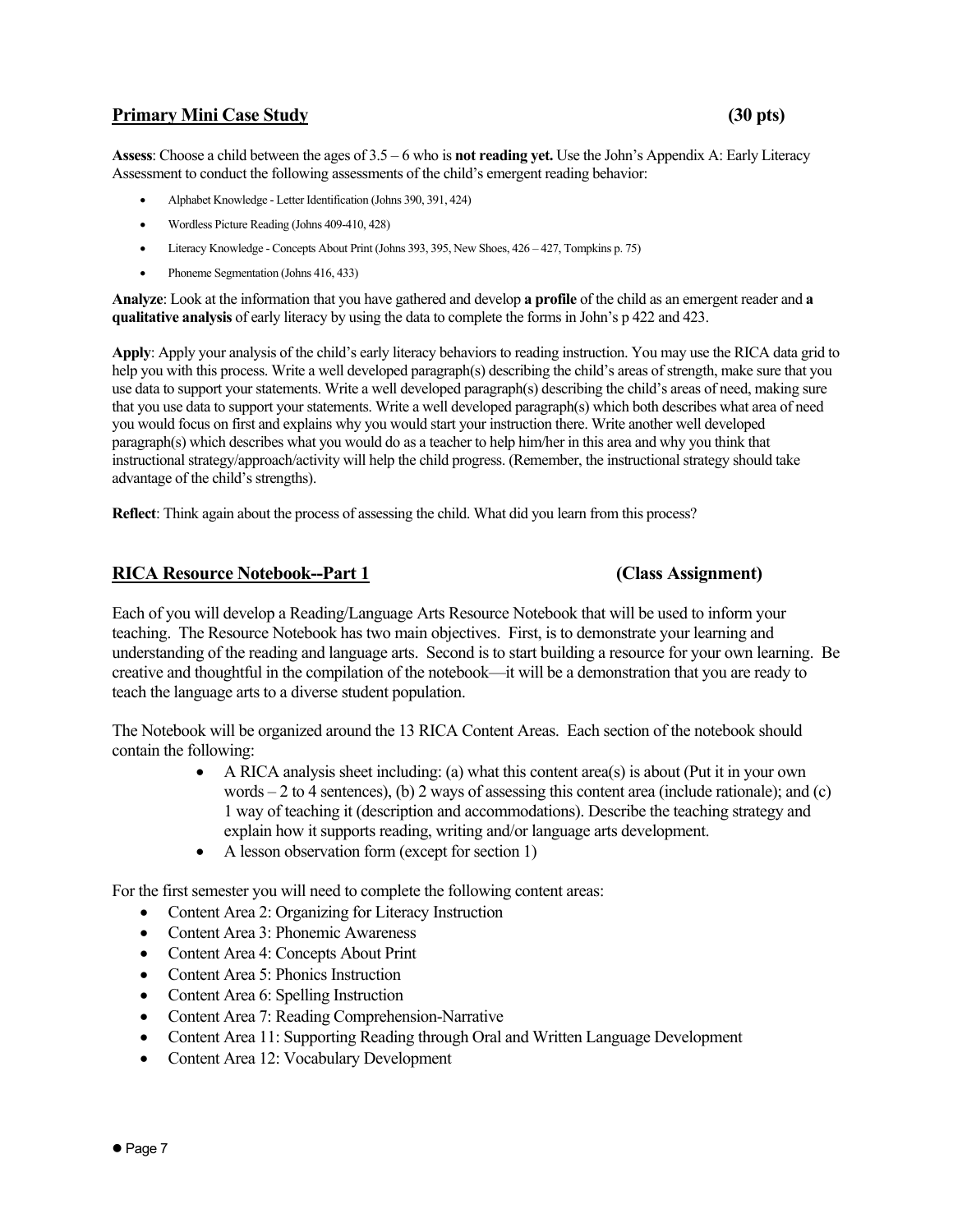You MAY (but are not required to) include in your language arts note book the following: course assignments, course handouts and materials from your classroom/school site, examples of lesson plans and student work, information from internet sources or professional journals, strategies you will use to teach these content areas, pictures of students learning a specific strategy as well as your reflection on what was happening, why it worked or didn't work and why that was.

Note: Besides the course readings, Dr. Alice Quiocho's web site can also serve as a resource. The address is: http://www.csusm.edu/Quiocho. Click on "reading instruction portfolio." See the section on accommodations for ideas on ways to support second language learners. Note: See **www.ed.gov/free/** for free Educational Materials.

| Component | <b>How to Assess</b> | How to Teach It<br>(Strategies) | <b>Accommodations</b> |
|-----------|----------------------|---------------------------------|-----------------------|
|           |                      |                                 |                       |
|           |                      |                                 |                       |
|           |                      |                                 |                       |
|           |                      |                                 |                       |
|           |                      |                                 |                       |
|           |                      |                                 |                       |
|           |                      |                                 |                       |
|           |                      |                                 |                       |
|           |                      |                                 |                       |

### **Language Arts Components Grid** (Quiocho, 2000)

See an example on the next page of a completed RICA Grid for a specific content area.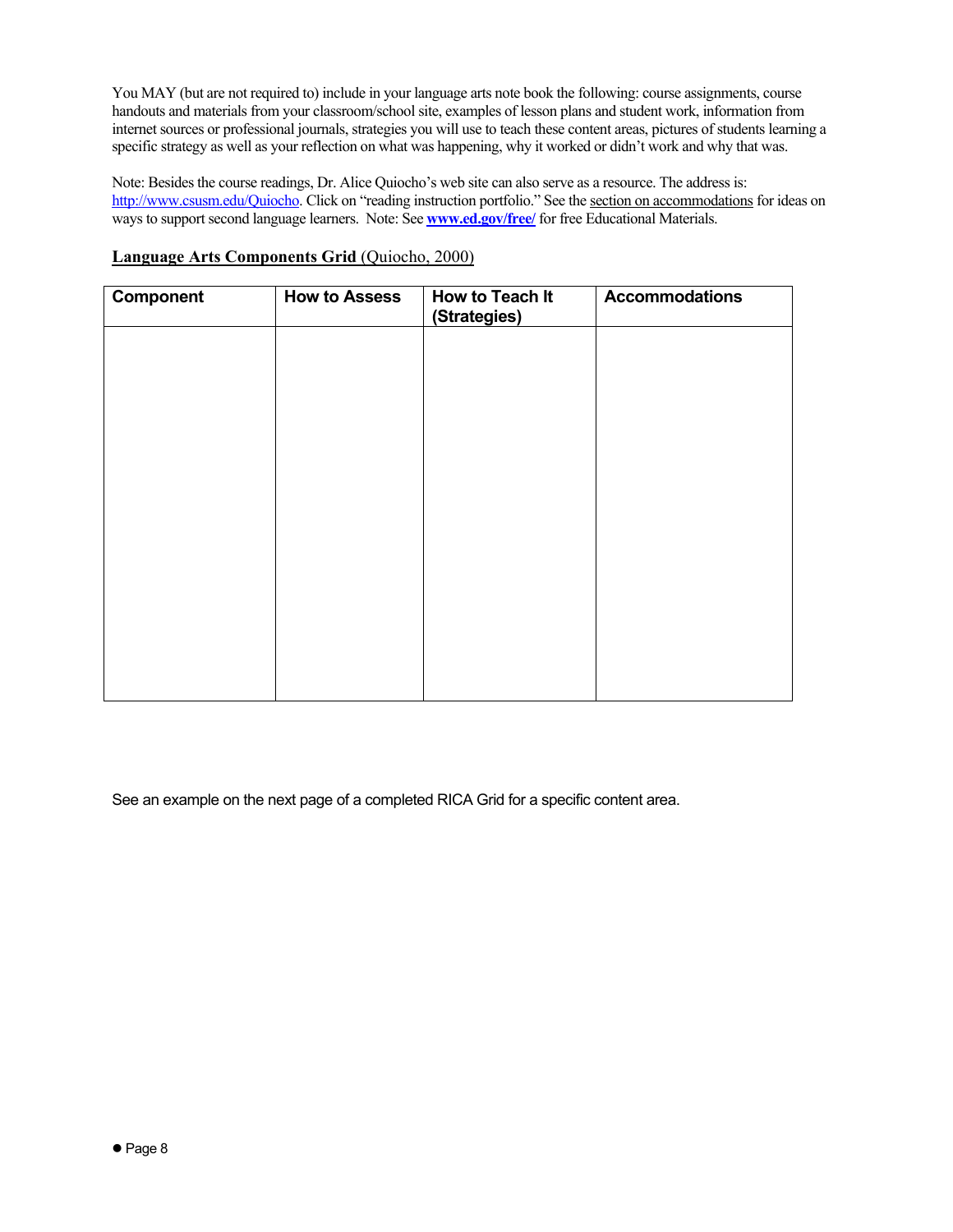| Component                                                                                                                                                                                                                                             | <b>How to Assess</b>                                                                                                                                                                                                                                                                                                                                                                                                                                                                                                                                                                              | How to Teach it<br>(Strategies)                                                                                                                                                                                                                                                                                                                                                                                                                                                                                                                                                                                                                                               | <b>Accommodations</b>                                                                                                                                                                                                                                                                                                                                                                                                                                                                                                                                                                                                                                                                                                                                                                                                                                                                                                                                                                                                                                                                                                                                                  |
|-------------------------------------------------------------------------------------------------------------------------------------------------------------------------------------------------------------------------------------------------------|---------------------------------------------------------------------------------------------------------------------------------------------------------------------------------------------------------------------------------------------------------------------------------------------------------------------------------------------------------------------------------------------------------------------------------------------------------------------------------------------------------------------------------------------------------------------------------------------------|-------------------------------------------------------------------------------------------------------------------------------------------------------------------------------------------------------------------------------------------------------------------------------------------------------------------------------------------------------------------------------------------------------------------------------------------------------------------------------------------------------------------------------------------------------------------------------------------------------------------------------------------------------------------------------|------------------------------------------------------------------------------------------------------------------------------------------------------------------------------------------------------------------------------------------------------------------------------------------------------------------------------------------------------------------------------------------------------------------------------------------------------------------------------------------------------------------------------------------------------------------------------------------------------------------------------------------------------------------------------------------------------------------------------------------------------------------------------------------------------------------------------------------------------------------------------------------------------------------------------------------------------------------------------------------------------------------------------------------------------------------------------------------------------------------------------------------------------------------------|
| Phonemic<br>Awareness<br>Being aware of<br>the sounds of<br>language<br>being conscious<br>of the fact that<br>words are made<br>up of sounds<br>can identify<br>rhyming words,<br>the number of<br>sounds in a<br>word<br>Not the same as<br>phonics | Phonemic awareness is<br>assessed by finding out<br>whether or not the student is<br>capable of manipulating the<br>language. For example;<br>I would ask a student to<br>$\bullet$<br>pick out the first sound or<br>last sound of a word,<br>I would ask the student to<br>$\bullet$<br>identify, pronounce and<br>blend sounds or a<br>segment of a word,<br>I would ask students to<br>$\bullet$<br>identify sentences, words,<br>or sounds to see if they<br>are aware of the structure<br>of a sentence.<br><b>Assessment Tools</b><br>1.) The Yopp-Singer Test of<br>Phonemic Segmentation | These are strategies that<br>can be used to teach ELL<br>and non-ELL students<br>phonetic awareness,<br>Involve students in<br>$\bullet$<br>poetry, rhymes and<br>songs of all types,<br>Use a chant to clap<br>$\bullet$<br>syllables in students'<br>names,<br>Sort known objects or<br>$\bullet$<br>pictures into groups of<br>similar sounds (Realia<br>Cans),<br>Play a guessing game<br>$\bullet$<br>using picture cards and<br>help the children to put<br>together blends to make<br>their guess,<br>Sing songs that allow<br>$\bullet$<br>children to replace<br>sounds with other<br>sounds, even to make<br>nonsense words,<br>Read to your students.<br>$\bullet$ | For children with special<br>needs I would use these<br>strategies,<br>Specific skills<br>$\bullet$<br>instruction alongside<br>a basal reading<br>program-This means<br>I would ask students<br>what sounds they<br>hear in certain words<br>or what word would<br>make sense in an<br>empty space within a<br>sentence. This<br>strategy would allow<br>me to assess my<br>student's progress,<br>Great children's<br>$\bullet$<br>literature books<br>including, nursery<br>rhymes, alliterative<br>books, picture books,<br>rhyming books,<br>repetitive pattern<br>books, Dr. Seuss<br>books, and alphabet<br>books with word-<br>picture formats,<br>Rhymes, chants,<br>$\bullet$<br>finger rhymes,<br>manipulatives,<br>games, role-playing,<br>Writing journals and<br>$\bullet$<br>quick writes<br>(encourage invented<br>spelling!),<br>Provide a print rich<br>$\bullet$<br>environment including<br>the use of Word<br>Walls,<br>Rebus activities- this<br>$\bullet$<br>activity is when you<br>replace a noun in a<br>sentence with a<br>picture of the noun.<br>The student can then<br>replace the picture<br>with an invented<br>spelling of the word. |